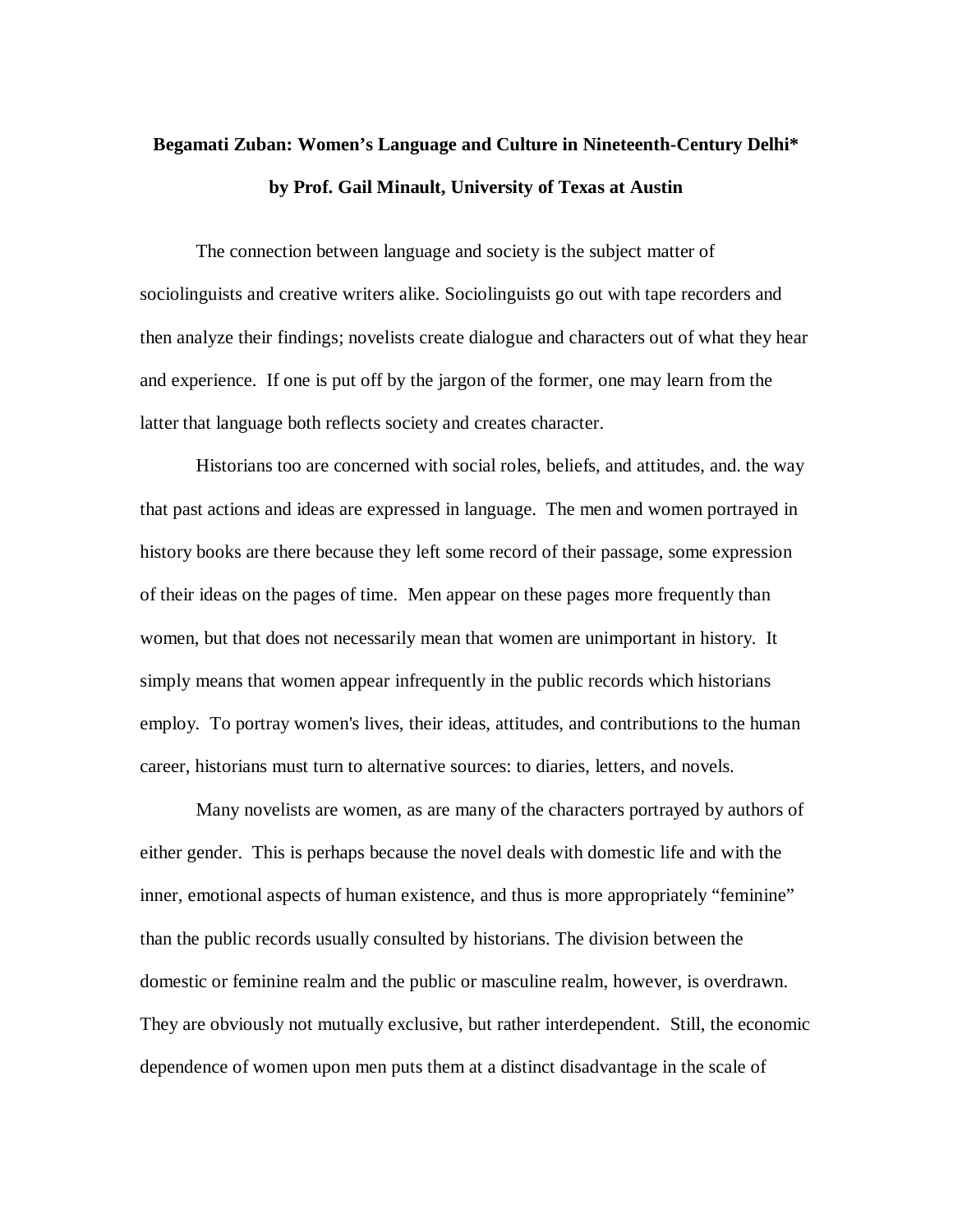importance or—if you will—power. Attitudes towards importance, dependence, and power are not only reflected by historians in their choice of subject matter, but also by men and women in their everyday use of language. Linguistics, therefore, can also be a source of understanding people's self-images and social roles.

In recent years, linguists have devoted a good deal of attention to the differences in the use of language by men and by women. In some languages, such as colloquial American, there is no striking dialectal difference between the two, but there are distinctive features which are more likely to be used by one or the other. Women are generally more polite and deferential, more inclined to pay attention to correct grammar and pronunciation; men are more likely to use "rough" aspects of speech, such as slang and profanity. These are only some of the most obvious distinctions, and they may reflect social stereotypes as much as they do practice.<sup>1</sup>

The use of "ladylike" speech by women, however, can be measured. Robin Lakoff, in a witty but insufficiently empirical study, *Language and Woman's Place*, 2 postulates some of the characteristics of women's language. In the matter of vocabulary, women are more likely to make fine distinctions of color or to use certain effusive adjectives ("adorable" or "divine"), or to use the unnecessary superlative "so" (as in: "The sunset is *so* beautiful!"). She asserts that women are more likely than men to use euphemisms: "passed away" for died, "expecting" for pregnant. She also classifies as women's language polite or deferential phrases, such as: "if you would like..." or "if you

<u>.</u>

<sup>1</sup> Francine W. Frank, "Women's Language in America," in *Women's Language and Style*, ed. by D. Butturff and E.L. Epstein (Akron: Department of English, University of Akron, Studies in Contemporary Language, 1978), 47-61.

<sup>2</sup> Robin Lakoff, *Language and Woman's Place* (New York: Harper and Row, 1975); and R. Lakoff, "Women's Language," in *Women's Language and Style*, 139-59.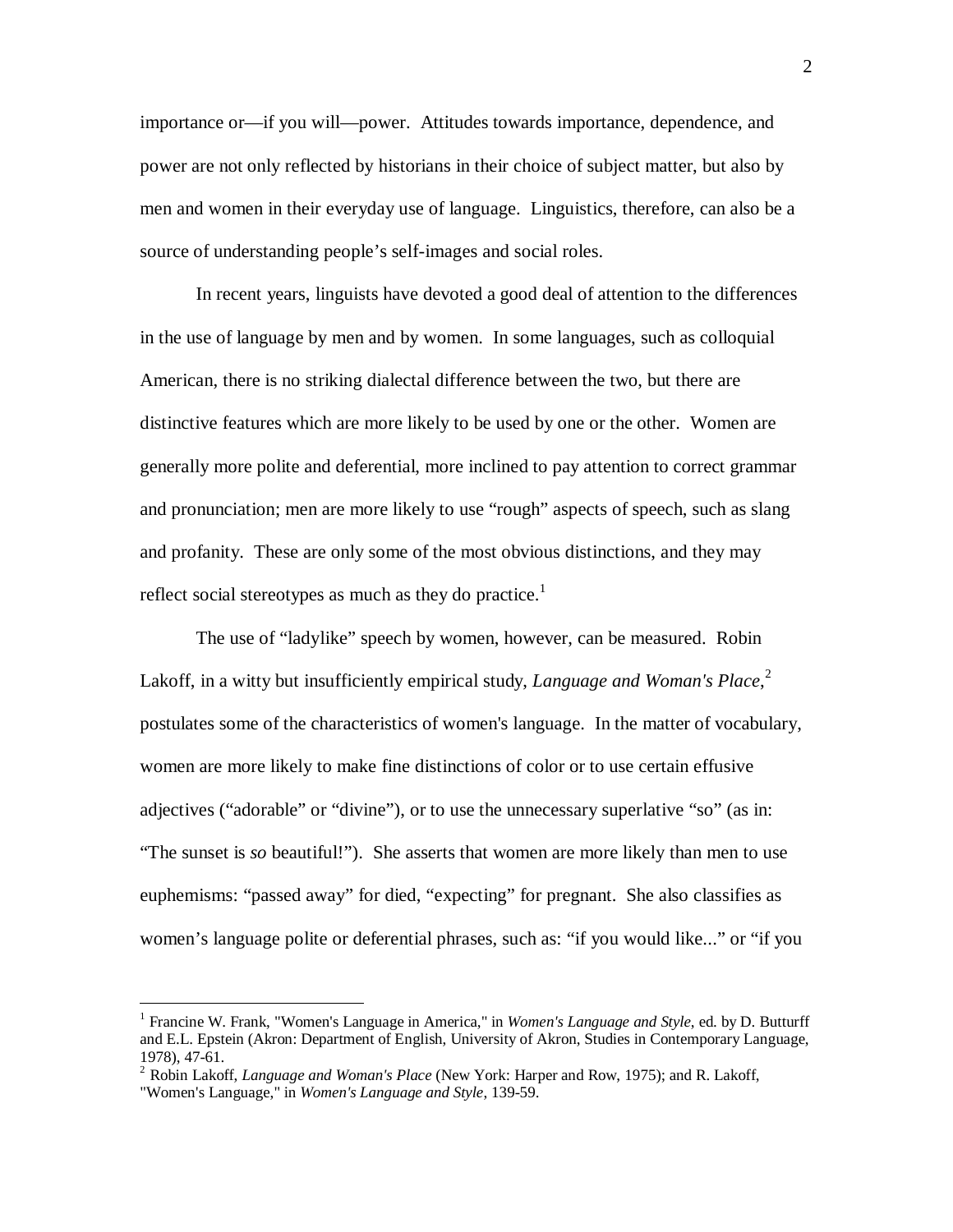don't mind...," although her critics have pointed out that these are standard forms of polite discourse, and they question whether polite women use them more than polite men.

From such characteristics, Lakoff argues that the deferential patterns of women's language reflect their low self-evaluation, as well as their marginal value in public or "important" matters. They are socialized to be more polite and less assertive than their brothers, and this, in turn, handicaps women in playing public roles that require assertiveness. Lakoff's study calls attention to observable linguistic distinctions, but others have argued that these distinctions are less characteristic of women's language than they are of social powerlessness in general, and that they are not necessarily linked to gender. Powerlessness in society is reflected in low self-image and deferential speech, which in turn accentuate social discrimination against the powerless, be they women, minorities, or others.<sup>3</sup> These arguments do not mean that women's language does not exist in colloquial American, but rather that the growing awareness of the subtle ways in which language puts women "in their place" has led to a greater consciousness of discrimination of all sorts.

The subtle lexical distinctions and differential usage of speech by women and by men in colloquial American reflect a society in which the female and male roles are also subtly differentiated. The distinctions, one might say, are more real than apparent. In societies where the roles of men and women are rigidly segregated, on the other hand, one would expect to find a more clear-cut distinction in language as well. In such a situation, the men's language would be the standard, the language of public discourse.

<sup>3</sup> William M. O'Barr and B.K. Atkins, "Women's Language or Powerless Language?" in *Women and Language in Literature and Society*, ed. by S. McConnell-Ginet, R. Borker, and N. Furman (New York: Praeger, 1980), 93-110.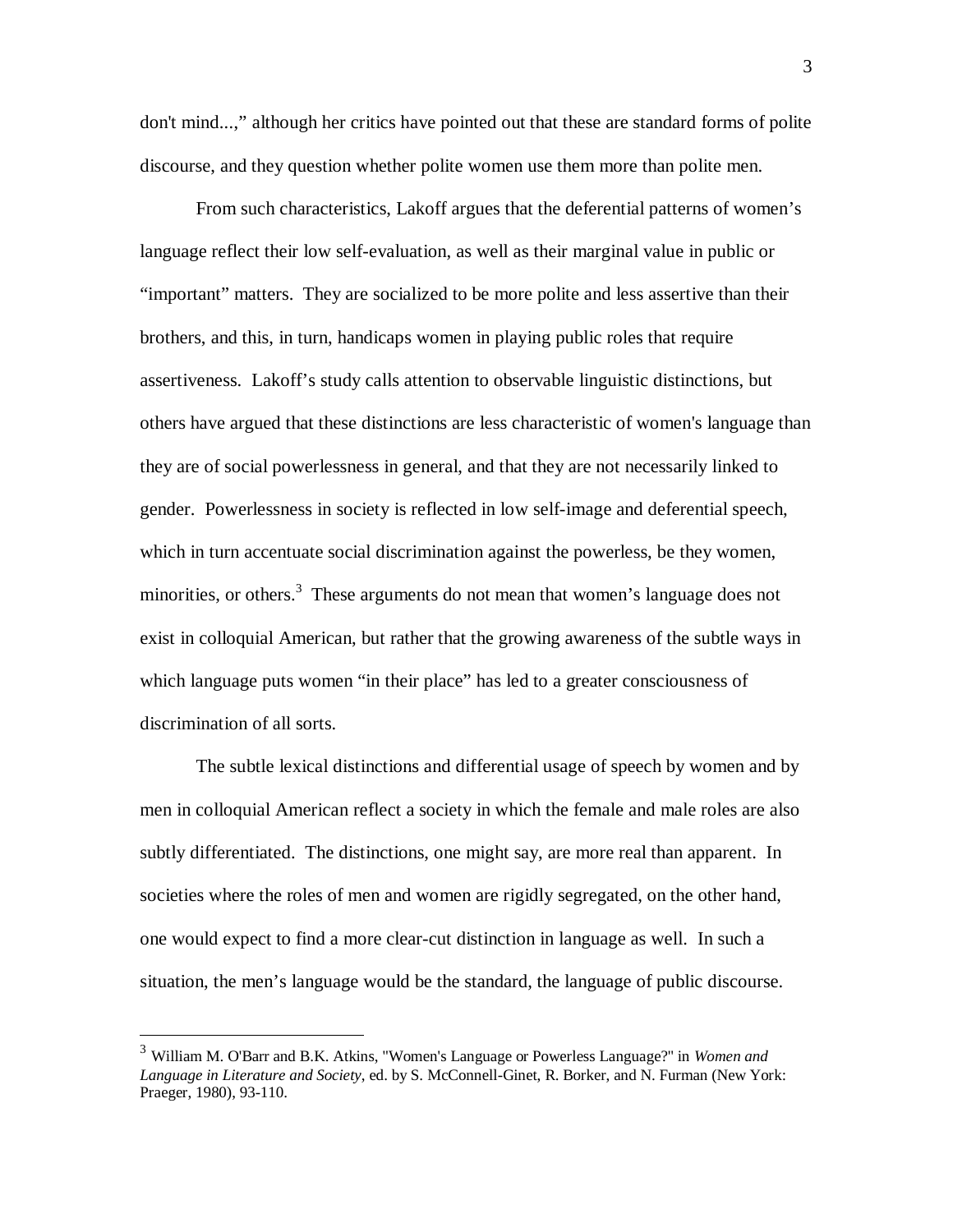Women, confined to the household or to pursuits in a restricted domain, could be expected to evolve their own style of speech. This would be close enough to the standard to be mutually intelligible, but distinctive enough to exclude the men from relationships, exchanges, and subjects that are women's alone.

Such, in fact, was the case in purdah society in nineteenth-century Delhi. *Begamati zuban*, or women's Urdu, was by no means confined to Delhi. Lucknow, Hyderabad, and other Urdu-speaking cities had their variations of the dialect, but the language of the *zenanas* of Delhi in that period is described in a number of sources, both literary and lexical. The discussion that follows is a historian's effort to present the language of women as found in those sources, and to analyze what that language reveals of their society. 4

Women's language in colloquial American has been characterized as polite, deferential, indirect, and prone to euphemisms. *Begamati zuban*, on the other hand, is earthy, graphic, and colorful. The reasons for this difference in expressive style are not far to seek. In *begamati zuban*, women are not worried about whether the men think

 $4$  The sources consulted for the section which follows include (1) Lexicons: Munshi Chiranjl Lal Dehlavi, *Hindustani Makhzan ul-Muhavarat* (Delhi: Imperial Book Depot, 1898); M. Munir Lakhnavi, *Muhavarat-i-Niswan wa Khas Begamat ki Zuban* (Kanpur. Majidiya Press, 1930); Sayyid Ahmad Dehlavi, *Lughat un-Nissa* (Delhi: Daftar-i-Farhang-i-Asafiya, 1917); and Sayyid Amjad Ali Ashhari, *Lughat al-Khawatin*  (Lahore: Khadim ut-Ta'lim Press, 1907). (2) Linguistic studies: Mir Inshaullah Khan "Insha," *Darya-i-Latafat*, Urdu tr. by Brajmohan Dattatreya "Kaifi" Dehlavi, ed. by Abdul Haq (Aurangabad: Anjuman-i-Taraqqi-i-Urdu (Dakkan), 1935); Muhiyuddin Hasan, *Dilli ki Begamati Zuban* (New Delhi: Nayi Avaz, 1976); and Wahida Nasim, *Urdu Zuban aur Aurat* (Karachi: Intikhab-i-Nau, 1963). (3) Studies of social customs: Abdul Halim Sharrar, Lucknow: *The Last Phase of an Oriental Culture*, Eng. tr. by E.S. Harcourt and Fakhir Hussain (London: Elek, 1975); Jaffur Shurreef, *Qanoon-i-Islam or the Customs of the Mussalmans of India,* Eng. tr. by G.A. Herklots (Reprint. Lahore: Al-Irshad, 1973); and Sayyid Ahmad Dehlavi, *Rasum-i-Dehli* (Reprint. Rampur: Kitabkar, 1965). (4) Works of literature, by men, written in *begamati zuban*: Agha Haider Hasan Dehlavi, *Pas-i-Pardah* (Aligarh: Muslim University Press, 1926); Khawaja Altaf Husain "Hali," *Majalis un-Nissa* (Panipat: Hali Press, 1924; 1st pub. 1874); Eng. tr. by Gail Minault: *Voices of Silence* (Delhi: Chanakya, 1986); Nazir Ahmad Dehlavi, *Mirat ul-Urus* (Lucknow: Neval Kishor, 1886; 1st pub. 1869); Eng. tr. by G.E. Ward: *The Bride's Mirror* (London: Henry Frowde, 1903); and Nazir Ahmad, *Taubat un-Nusuh* (Lucknow: Neval Kishor, 1914; 1st pub. 1868); Eng. tr. by M. Kempson: *The Repentance of Nusooh* (London: W.H. Allen, 1884).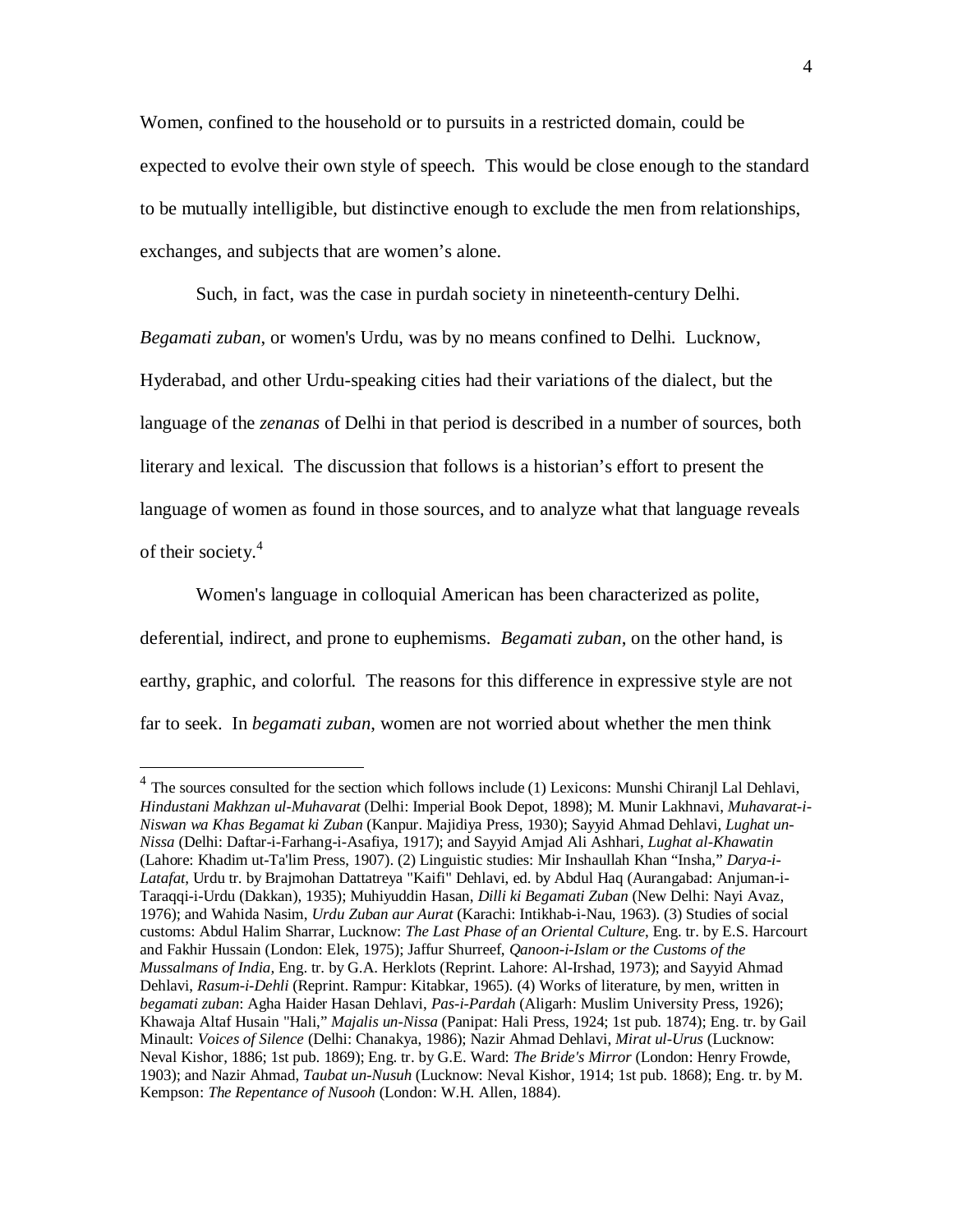them "ladylike" or not, since men are not party to the conversation. There are patterns of deferential behavior among women, but the prevailing linguistic style is straightforward and highly colloquial. Another important reason for this is that the women were not highly educated, and thus the flowery and polite phrases of Persianized Urdu did not enter their vocabulary.<sup>5</sup>

The ideal of purdah society was one of hermetically sealed respectability: the woman left her father's house only when carried out in a wedding palanquin, and left her husband's house only when carried out on her bier. But the realities of purdah existence were considerably more sociable. Women spent a great deal of time on their rooftops, conversing from one house to another; they visited one another frequently within their neighborhood or circle of relations, and shared food on festival occasions with a whole network of families, bound together by ties of blood or social and economic obligations. A bride returned to her natal home frequently during the early months of her marriage, and then for the birth of her first child, and possibly for later confinements. Sisters, in particular, remained in close contact, whatever the vicissitudes of their married lives. Women's networks were largely responsible for the arranging of marriages, even though the formal negotiations of a marriage contract were the prerogative of men.

A woman who did not have to leave her home (*rasna basna*) was deemed very fortunate, but her fortunate state implied family support and domestic responsibilities. A woman without support or companionship was particularly unfortunate (*nigori*). Young girls and women without a full complement of sisters or female relatives would readily "adopt" female friends as their sisters through customs of marrying their dolls,

<sup>5</sup> Wahida Nasim, *Urdu Zuban aur Aurat*, 28-31.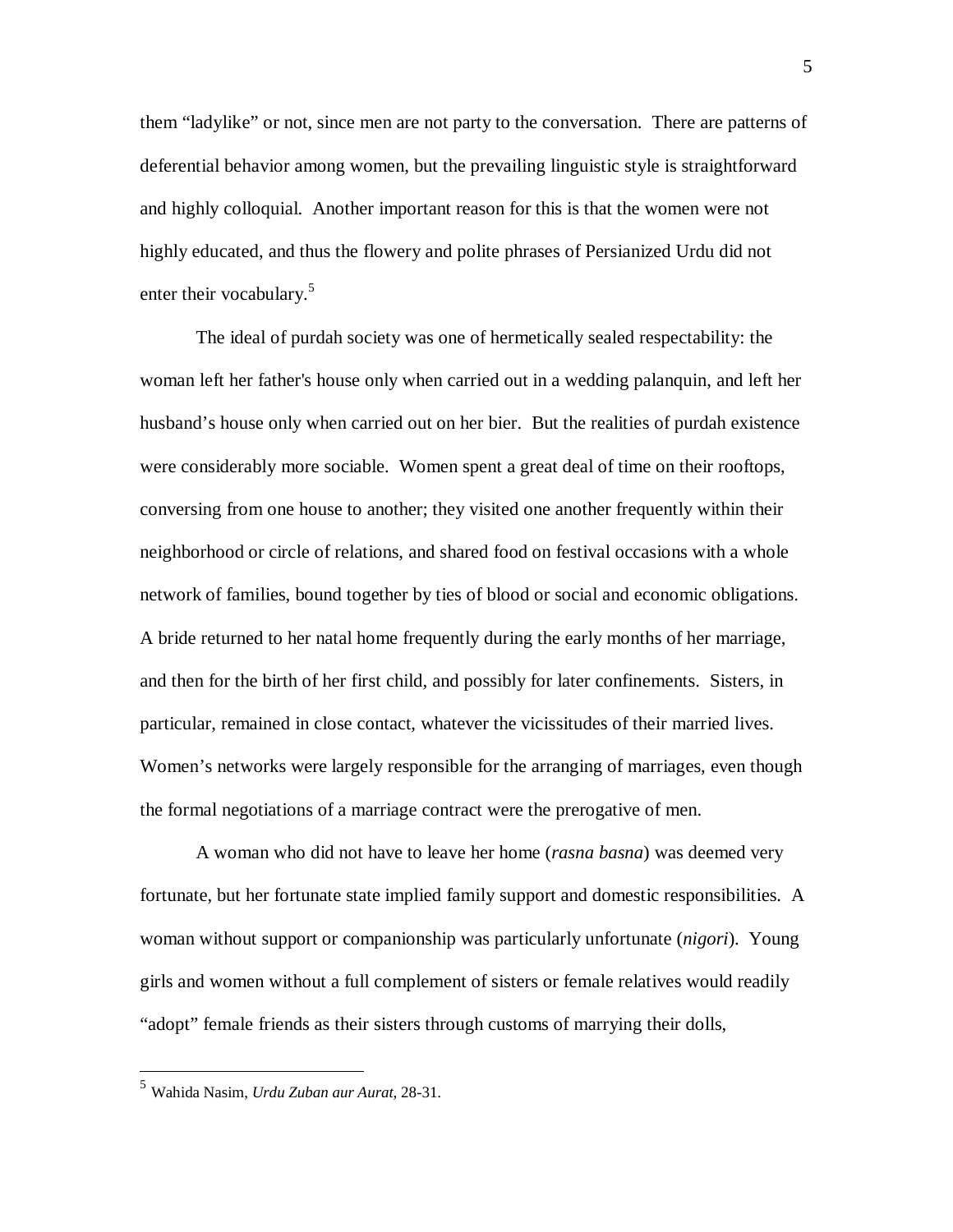exchanging dupattas (*dupatta badalna bahin*), feeding each other cardamoms (*ilaichi bahin*), or breaking a chicken "wishbone" together (*zinakhi ka rishta*).<sup>6</sup> Such vows of fictive sisterhood also survived their marriages and displacements.

Women's lives, then, were isolated in some respects but not in others. They lived, literally, at the center of the household—in the courtyard with its manifold activities. Older women managed the household and trained the younger ones in their duties. Women with servants supervised them, checking petty theft and wastage. The amount of domestic work, maintenance, and household production of items of food and clothing for social occasions was staggering. Their lives were claustrophobic, but rich in human contact. Comfort was never very far away, but neither was condemnation. There were always other females around to talk to, defer to, order around, quarrel with, laugh or cry with, or curse.

The nature of women's verbal exchanges gives a clue to their activities, their beliefs, and their values. *Begamati zuban* is particularly rich in terms of endearment and blessings. Women address each other as *bua*, *vari* (my dear/dearest), *bhina* (younger sister), and *apa* (older sister); but also *bhayya* (brother), *beta* (son), *sahib* (sir), and *hazrat* (honored). Using male terms for women indicates particular endearment, but especially respect. For example, when a daughter has done her lessons particularly well, or produced a fine piece of needlework, her mother might call her *beta* to show special pleasure and admiration.

Blessings take the form not of blessing the woman herself, but of blessing those she holds most dear, such as *kaleja thanda rahe* or *pet thanda rahe,* which mean,

<sup>6</sup> M. Hasan, *Dilli ki Begamati Zuban*, 79-80; Insha, *Darya-i-Latafat*, 173.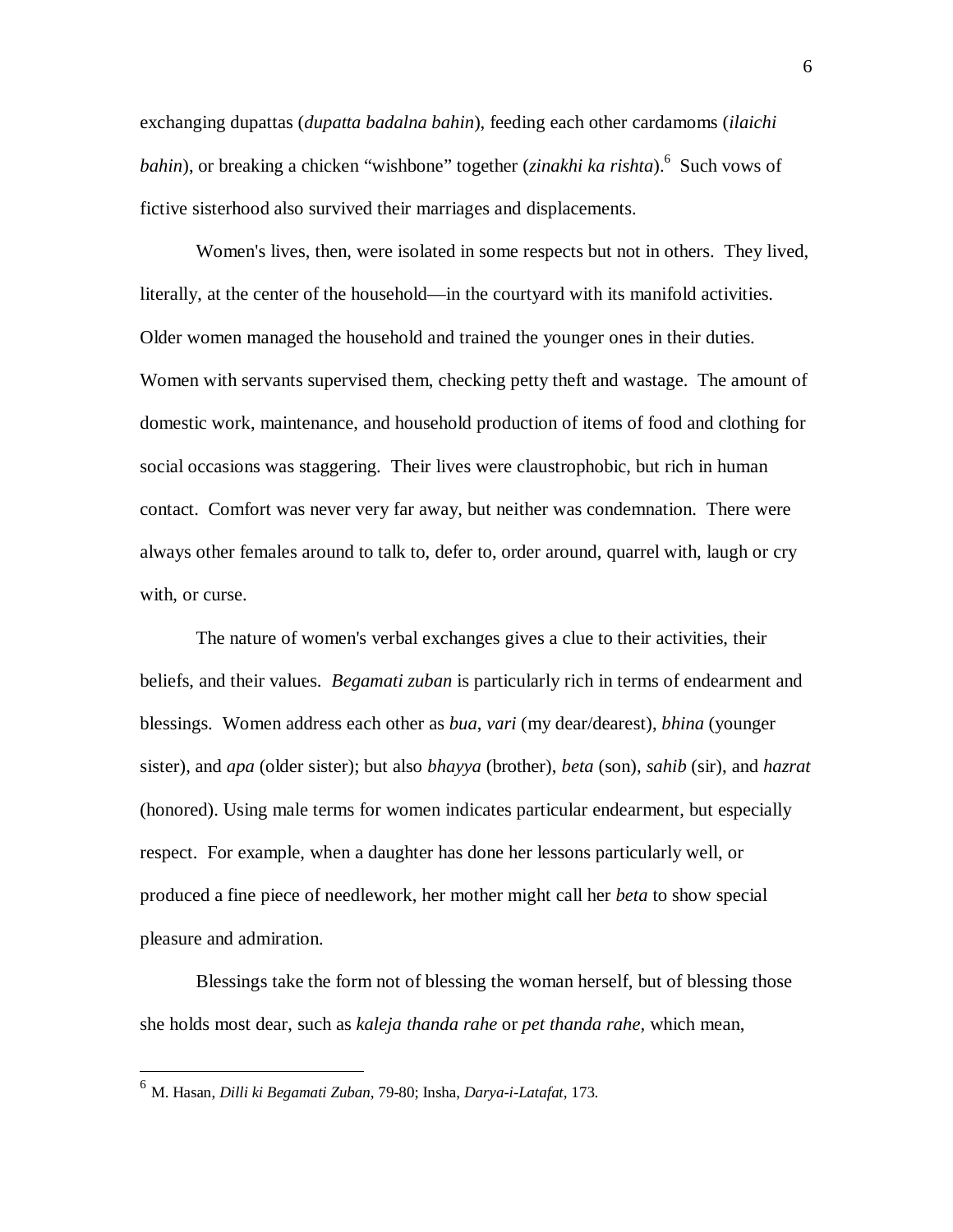roughly, "may your children be happy/have long lives/never disappoint you," or *kokh aur mang se thanda rahe*, which means "may you never become a widow/may your husband live a. long time." Young children may be blessed with *jite raho* or *jam jam jiyo* (may you live a long time), but they may also be told *teri man ka pet thanda rahe* (may your mother never lose you/grieve over you).<sup>7</sup> Blessing a woman by wishing her husband and children long lives, or honoring a girl or a woman with a male title, are special characteristics of women's discourse. This is not self-deprecation *per se*, but rather indicates that one's own life is important only in relation to others: the male on whom the woman, is dependent, and the children who are dependent on her.

The high value placed upon mutual dependence also comes out in anger. Women have no hesitation in telling other women to drop dead, but they would never say, even to their worst enemy, "I wish your husband or children were dead." Such a malediction would probably call down the wrath of God upon the speaker herself; whereas the following curses are uttered with seeming impunity: *bhar men jae*, *chulhe men jae* (into the fire/into the stove—which is the equivalent of "go to hell"); *dar gaur*, *gaur khaye*, *dunya se ure* (into the grave/drop dead); *janhar*, *marne joga* (worthy of death). Imprecations appear in rich variety in *begamati zuban*, indicating that women did a lot of quarreling. Besides wishing each other dead, they also accused one another of shamelessness, immodesty, and dishonoring the family—the worst crimes a woman in purdah could commit. Epithets such as *bodli*, *randi*, *kasbi*, *bazaari*, *ghungru ki sharik* (transvestite, whore, street-walker, dancing girl) were usually reserved for the practitioners of the oldest profession, but not necessarily. Similarly, *pichhalpai*, *churel*

<sup>7</sup> W. Nasim, *Urdu Zuban*, 107-110.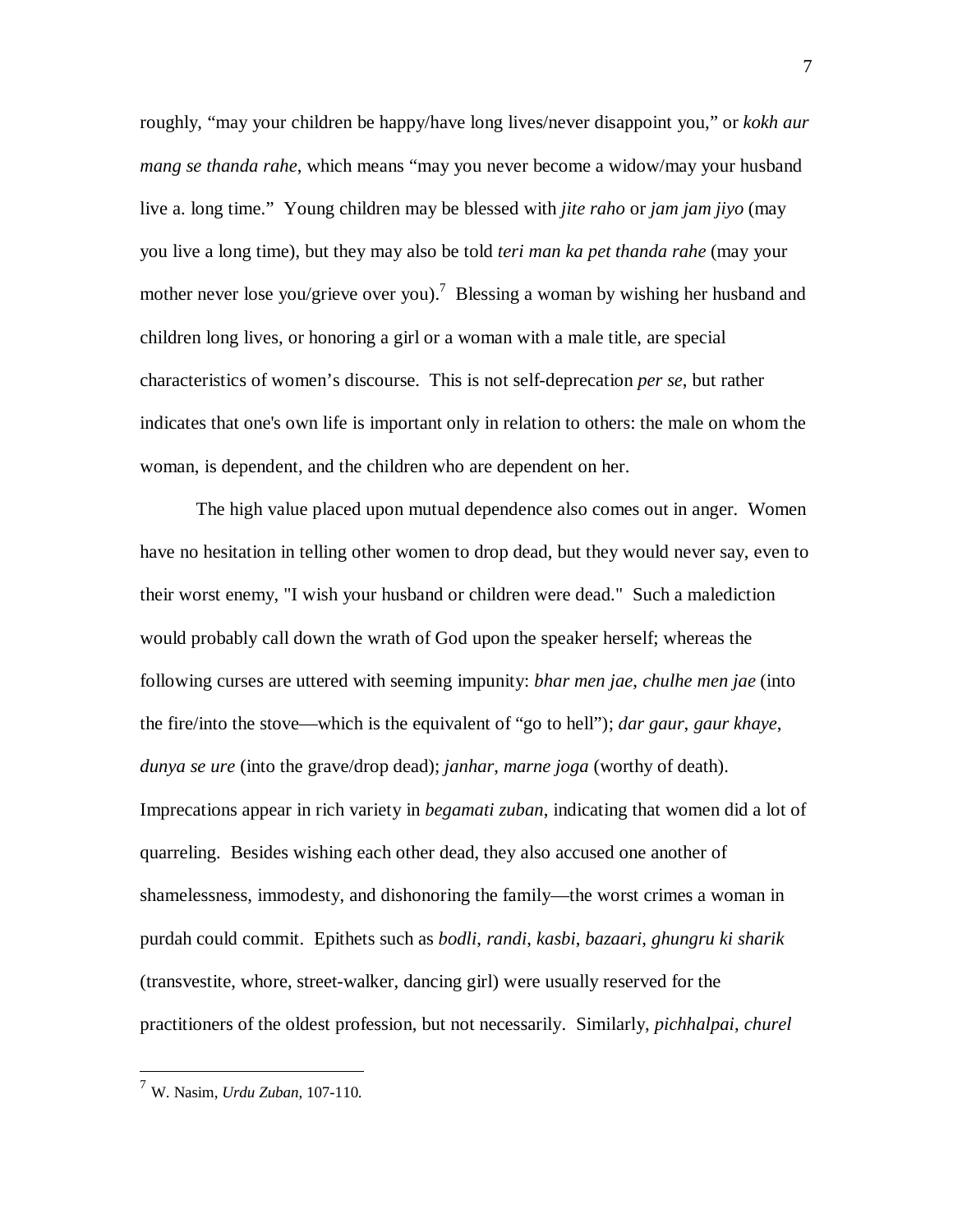(demoness, witch) were not always supernatural creatures. Impugning a woman's competence as a housekeeper was a milder form of abuse: *phuar*, *nikkatu*, *ate ki apa* (incompetent, useless, good-for-nothing, brainless).<sup>8</sup>

Literary works with dialogue in *begamati zuban* are another source for understanding the values of purdah society and women's everyday lives and concerns, although the translation of some examples unfortunately dilutes much of the flavor of the language. Hall's *Majalis un-Nissa*, written in the form of conversations among women, advocates basic vernacular education for women—scriptural reading and arithmetic for household accounting—and counsels a constant activity of cooking, sewing, and cleaning. Such activity kept women from idleness, and the resultant quarrels. As a mother complained to her daughter about the general tenor of conversation in the *zenana*:

The jabber around here would drive anyone to distraction. You can talk to grandmothers, mothers, sisters, nieces, and aunts, or to mothers-in-law or sistersin-law ... In the entire clan, there is no one with whom you can converse and learn anything. You can only expect that whomever you meet will start retailing her difficulties. Some will complain about their mothers-in-law; others will weep about their sisters-in-law. Some will pour vitriol on their daughters-in-law; others will summarize their grievances against their husbands. Some will discuss an upcoming marriage and joke about the amount of the dowry. Some will find fault with another's ancestry. If anyone disagrees with anything another says, they will quarrel.<sup>9</sup>

A good example of a quarrel between a mother and her married daughter is this slanging match from Nazir Ahmad's novel, *Taubat un-Nusuh*. The situation is as follows: Naima, married and the mother of a baby boy, is living with her parents, since she is too obstreperous to get along with her in-laws. Hamida, Naima's sister, is watching the latter's baby for her; but prayer time comes around while Naima tarries over

<sup>8</sup> W. Nasim, *Urdu Zuban*, 100-105; Hall, *Majalis*, pt. I, 36.

<sup>9</sup> Hali, *Majalis*, pt. I, 52; my translation.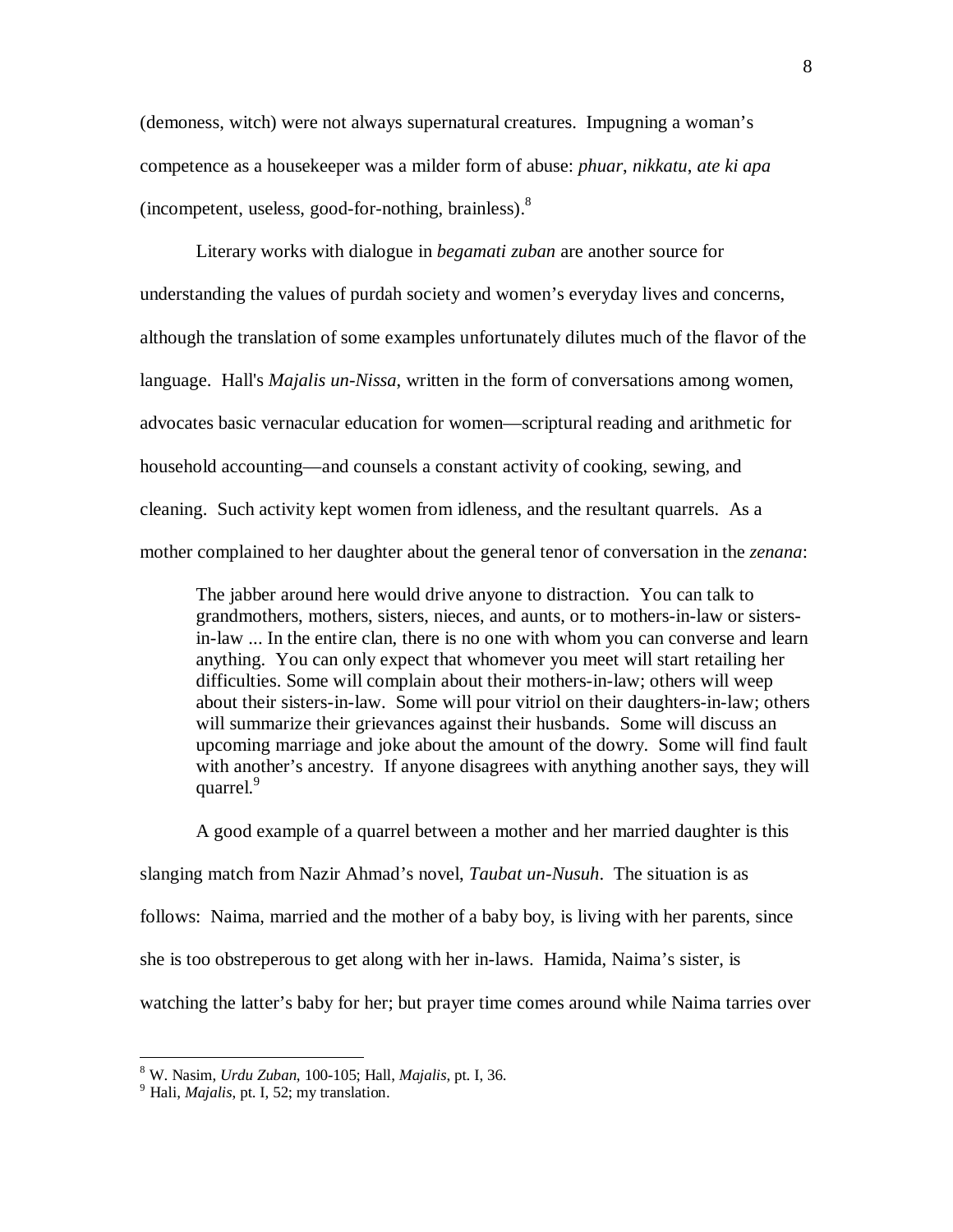her bath. Hamida, a pious girl, puts the baby down in order to say her prayers. The baby, the spoiled child of a spoiled mother, starts to scream. Naima rushes in, seizes her baby, and knocks her sister flat on the floor in the midst of her prayers. Fahmida, their mother, arriving on the scene, finds her younger daughter on the floor with a bloody nose and asks what happened:

"Happened indeed," screamed Naima. "I just gave her the baby to hold for a few minutes while I went to wash up, and no sooner was I gone than this slut put him down to say her prayers. I only gave her a slight push. Some nail in the floor must have scratched her while she was dumbly prostrating herself."

"So you only gave her a little push, hmm?" asked Fahmida. "Then why is her nose gushing blood? Have you no pity on the poor child?"

"If she had had pity in the first place, she wouldn't have set her nephew down and let him cry."

"But she didn't put him down without reason. She wanted to say her prayers and the hour was passing!"

"I don't give a damn about her prayers! Does she love prayers better than her nephew?"

"Daughter! Beware of mouthing such blasphemy without any fear of God's anger! You have already come this far without mending your ways!"

"What in heaven's name have I done which you find so despicable?" asked Naima.

"What could be worse than to be three years' married and too ill-tempered to live in your husband's family?" replied her mother.

"That family may go to hell! And in any case, who got me married into it?"

"Oh, sure, daughter, I wished you ill in that too, did I?"

<u>.</u>

"What did I know about what I was getting into?" said Naima. "It is like jumping into a well with one's eyes open."<sup>10</sup>

<sup>10</sup> Nazir Ahmad, *Taubat un-Nusuh*, 72-73. The English translation by M. Kempson, *The Repentance of Nusooh*, 38-40, fails to capture the heat and color of the original. I have attempted to improve upon his version.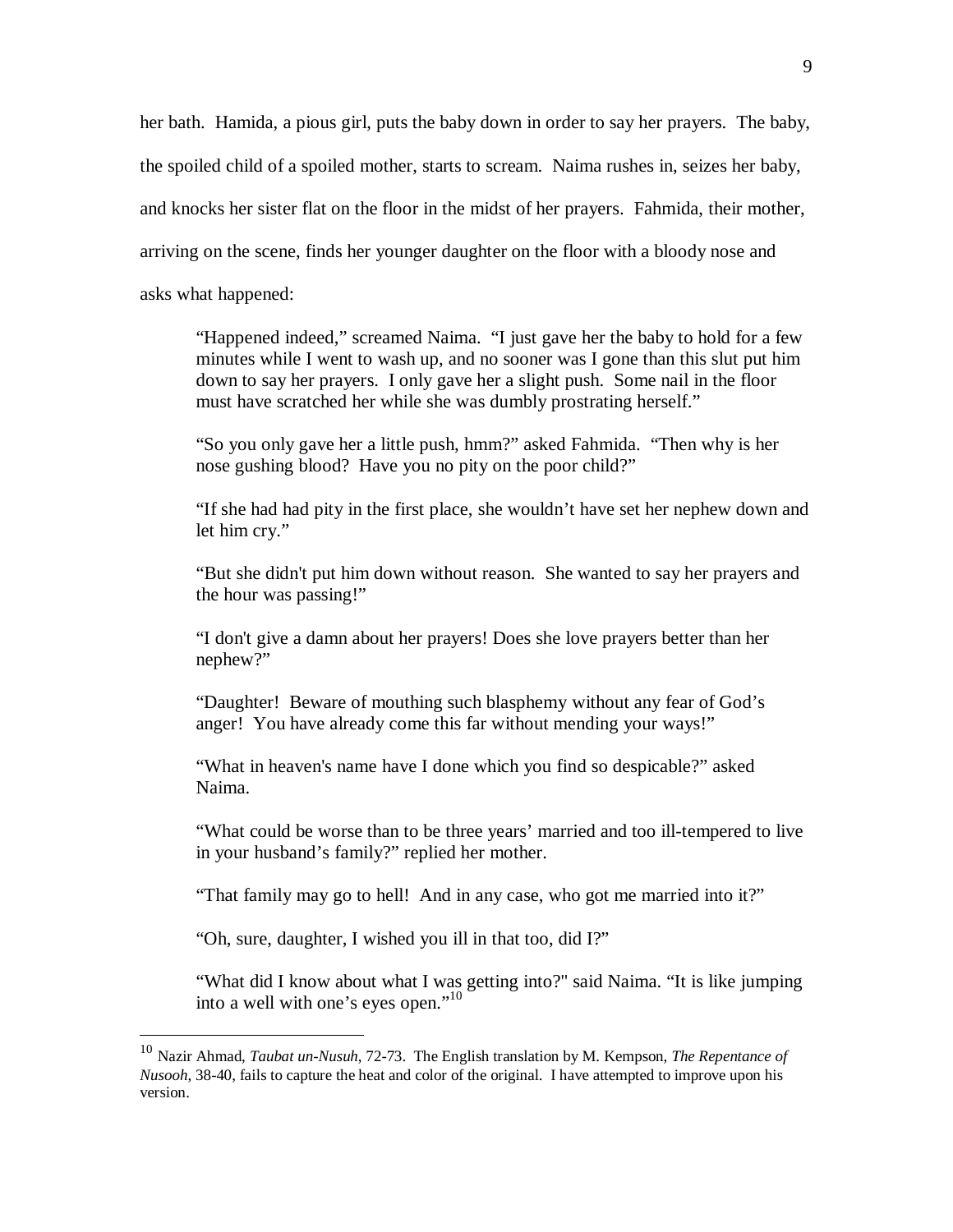And so on. Fahmida becomes increasingly irritated at Naima's disrespect for her elders, her in-laws, and God's injunctions, not to mention her abuse of her younger sister, and finally slaps her; at which point Naima throws a tantrum of epic proportions. Naima is one of those undiluted bad characters that one finds in Nazir Ahmad's novels (another is Akbari in his *Mirat ul-Urus*), who serve as examples of what not to do. They emphasize that the opposite qualities—a cooperative nature, an even temper, respect for one's elders, patience and forbearance with the young and one's underlings, and self-effacement as a wife and daughter-in-law—are the ideals. These novels were written in the 1860s with dialogue in *begamati zuban*, and were tremendously popular among girls and women in the generation or more after they were written. Highly didactic, they were used as textbooks in vernacular girls' schools and as gifts to young women to guide their behavior. The novels would not have achieved such popularity, however, if they had not reflected the values of family life at that time.

Turning to another revealing characteristic of women's language, one finds that coinage tends to be from the local vernaculars such as Braj Bhasha, Avadhi, and Dakkani, rather than Persian. Examples of words from Sanskrit-based local vernaculars in *begamati zuban* have already been mentioned (*nigori*, *phuar*, *nikkatu*). Others include *surh* (the space of time between children); *sanvarna* (to arrange, prepare, or put right); *bhag* (fate—instead of *qismat*); and *nalijja* (shameless—in addition to *besharm*).<sup>11</sup> The influence of local dialects indicates that one can also expect local influences in household customs and rituals, evidence of Hindu borrowings, and a tenuous adherence to the Islamic great tradition. This is most obvious in a large number of customs connected

<sup>11</sup> W. Nasim, *Urdu Zuban*, 58-59.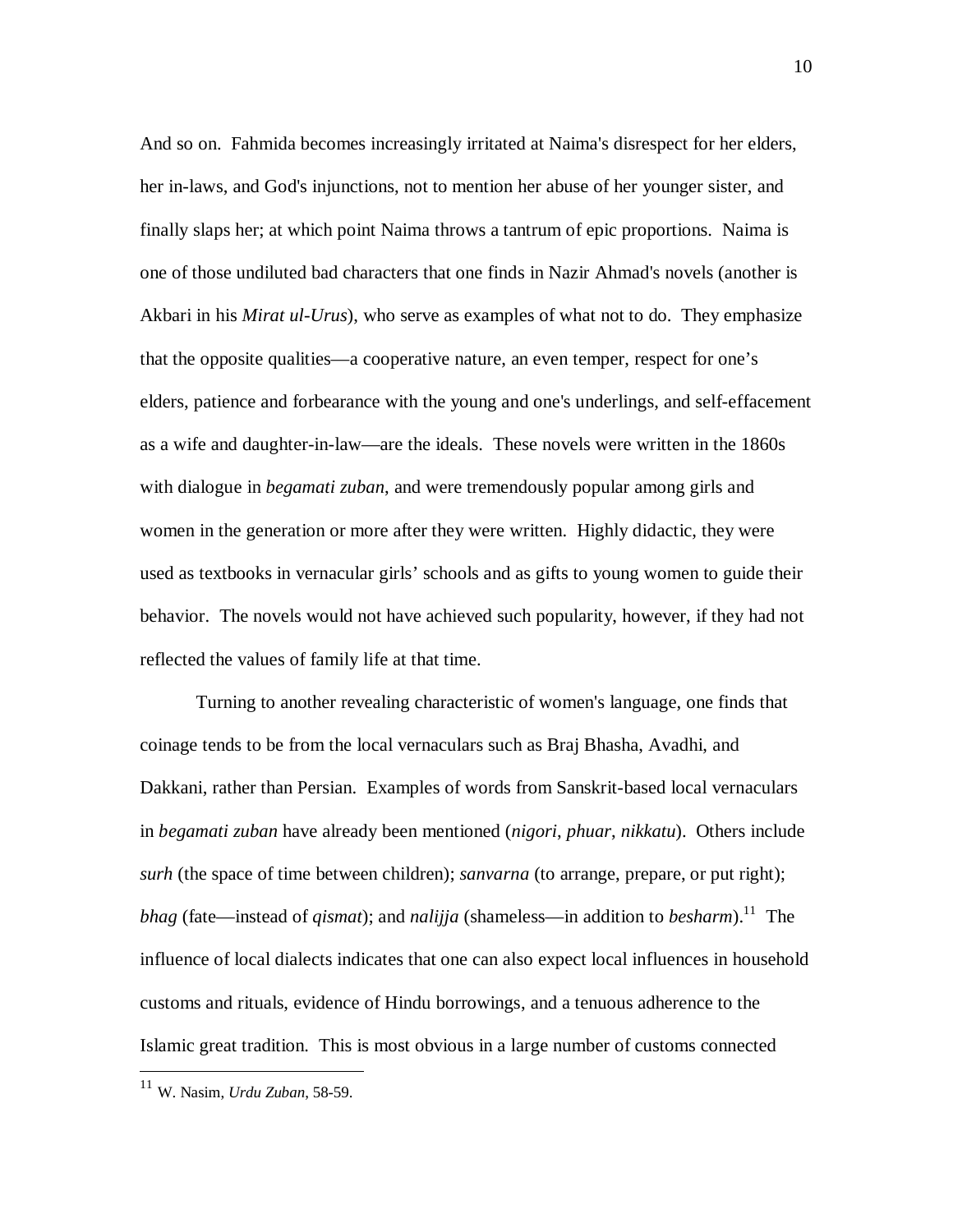with marriage and childbirth, as a rich composite of Hindu and Muslim observances evolved in the *zenanas* over the centuries. Muslim reformers attacked such customs as being wasteful as well as un-Islamic, and their accounts of these customs while they advocated reform, ironically enough, provide a great deal of information about these customary observances.<sup>12</sup>

The composite nature of women's culture also becomes clear from a huge complex of activities designed to cope with evil. In fact, it would seem that, in addition to quarreling, women spent much of their time and effort fending off disaster—from the elements, from illness, from uncooperative relatives and children, and from the general tendency of things to break down or wear out. This gave rise, first of all, to a variety of expressions signifying "God forbid!" or "heaven forfend!" For example: *Khuda na khwasta*, *khuda na kare*, and *aisa na ho* are joined by other expressions which mean the same thing: *nauj*, *dur par*, *ab se dur*, *teri jan se dur*, *chhain phuin*, and so on.<sup>13</sup> In addition, women practiced several customs which, one source commented, "you won't find in the Quran and *hadith*." These practices were connected with beliefs in spirits and the evil eye and were designed to charm them away, cure illness, and generally keep things on an even keel. Here is a catalogue of some unlucky things to be avoided:

If the veil of a woman whose child has died touches someone, her child will become ill unless she cuts off a corner of the veil and burns it ... If you go to someone's house for a visit, don't return on the third day. Don't go visiting on Wednesdays. When you are making a bride's costume, get seven married women to touch it ... Don't sit in the courtyard of a woman whose husband has remarried. The third, thirteenth, and thirtieth; and the eighth, eighteenth, and twenty-eighth are unlucky, so don't take up new tasks on those dates. Don't go to the *hakim* on

<sup>12</sup> Sayyid Ahmad Dehlavi, *Rasum-i-Dehli*; Hali, *Majalis un-Nissa*; and Nazir Ahmad, *Mirat ul-Urus* are all examples of this kind of reformist literature; see also Barbara Metcalf, "Islam and Custom in Nineteenth-Century India," *Contributions to Asian Studies*, 17 (1982), 62-78.

<sup>13</sup> Hali, *Majalis*, pt. II, 36.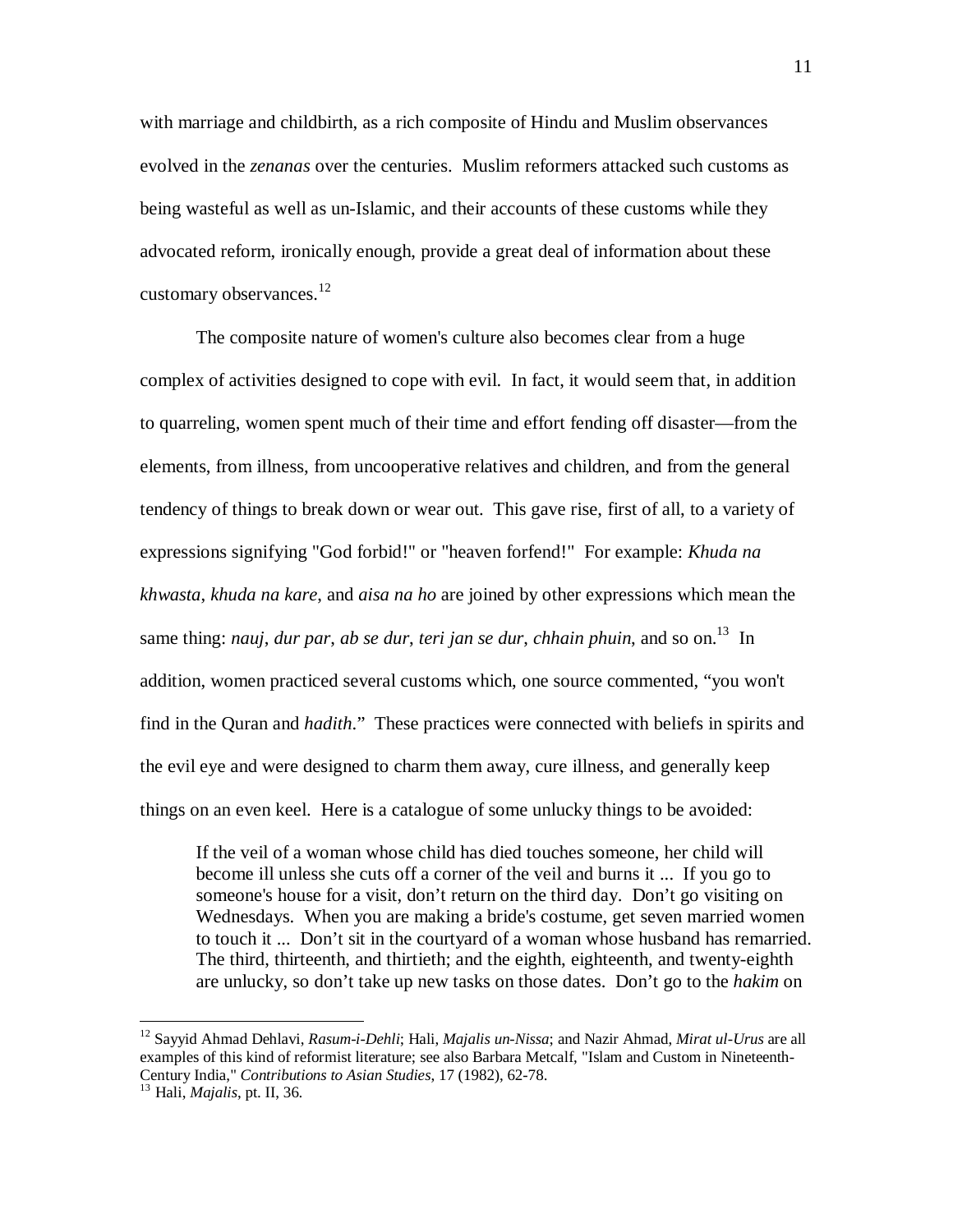Fridays ... If you want to mention the *hakim*, call him the *chirewala* (one who wears a turban), and if you mention the washerwoman, call her the *ujalli* (one with clean clothes). You should call the moon *uparwala* (one upstairs), and a snake *rasi* (a rope), and never mention cholera by name ... At night, when a dog barks, you can be sure be has seen the devil. When you take a griddle off the fire, and something is burning on its underside, the griddle is "smiling" and you can be sure that something pleasant will happen. If you lean a cot up against the wall with its legs facing out, it will bring bad luck...<sup>14</sup>

Many of these superstitions had to do with subjects central to women's lives: marriages, children, visits, illnesses, and the good and bad omens associated with them.<sup>15</sup> Not mentioning by name things related to illness or bad luck was another way of fending them off. Another class of unmentionables were the bodily functions which caused embarrassment, however desirable they might be. Pregnancy, for example, gave rise to a rich variety of euphemisms, since it is not only embarrassing and mysterious (especially the first time), but a cause for both joy and fear. Such mixed emotions and the possible danger to a woman's life have to be addressed with discretion. A few examples: *as wali* (expecting), *do ji se hona* (living for two), *kathi chiz ko ji chahna* (having a taste for sour things), and *paon bhari hona* (to have heavy feet/ to walk with heavy steps).<sup>16</sup>

If in spite of all precautions, illness did occur, then there were various remedies to try: 17

Sometimes they will try fumigation by burning mustard or rapeseed. Sometimes they will pass food around the ill child's head and place it as alms at a crossroads ... One cure involves tying some rags on a string across a passageway where people come and go, so they will have to step over it, after which it is made into a wick and placed in oil and burned . A woman whose children have all died young can try various remedies. In some places, she is covered with ashes; in others she is made to bathe. In still others she is forbidden to cook in a *karhai*, or to eat eggs, fish, *gur*, milk or curds... Those who have never given birth to a child are

<sup>14</sup> Hali, *Majalis*, pt. I, 53, 55-57.

<sup>&</sup>lt;sup>15</sup> See J. Shurreef, *Qanoon-i-Islam*, 266-76, for a discussion of propitious dates and directions.

<sup>16</sup> W. Nasim, *Urdu Zuban*, 76-77.

<sup>17</sup> Hali, *Majalis*, pt. I, 65-66.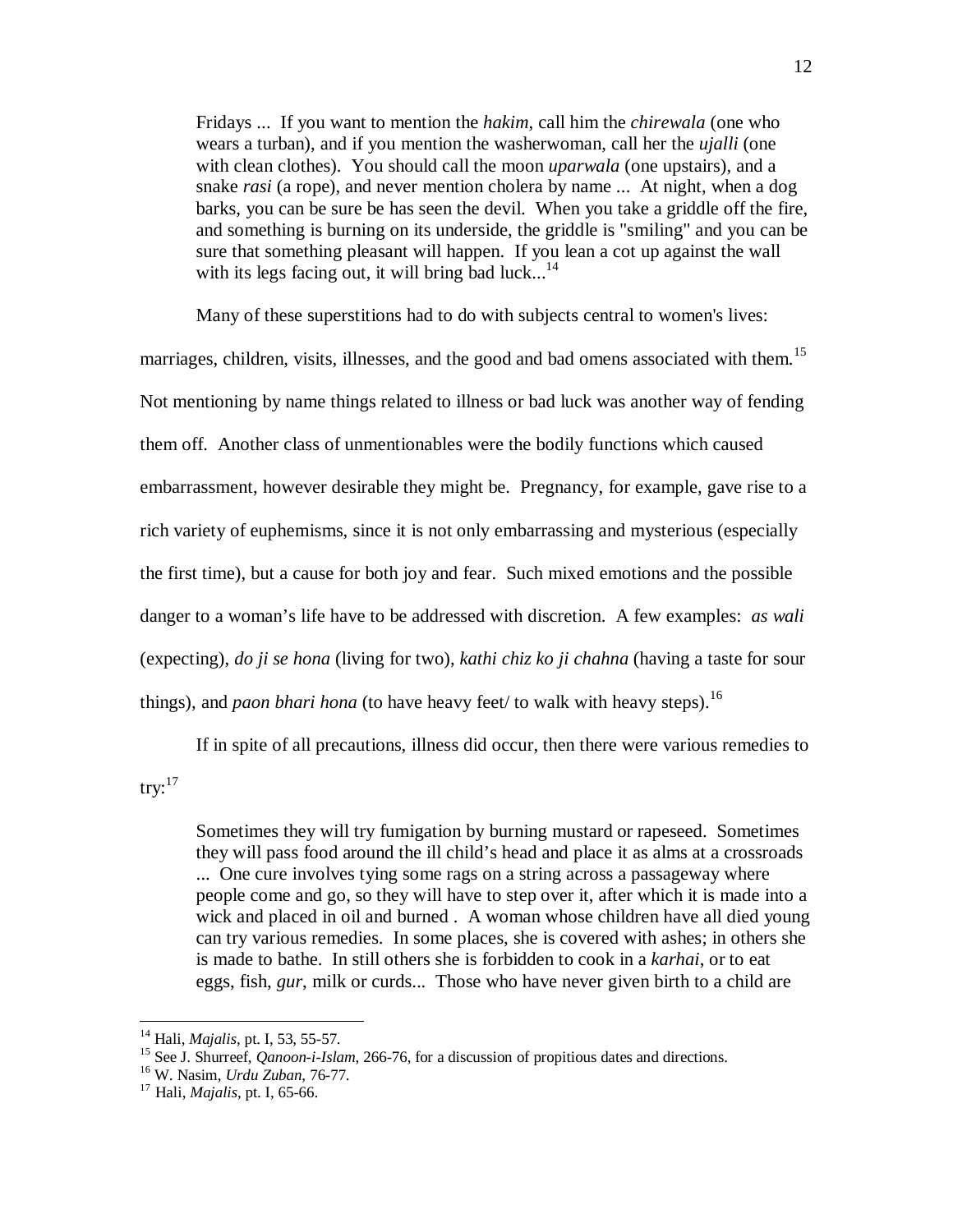regarded as possessed. *Domnis* come and sing all night before those who are possessed by demons, and they, in turn, shake their heads wildly and demand whatever they like, as if demons were gyrating and speaking within them ... In times of trouble they will call upon Allah Bakhsh, or sacrifice a goat to Shaikh Saddu, or a cow to Sayyid Ahmad Kabir. In some places they pray to Nanhe Miyan or ask for Darya Khan's intercession.<sup>18</sup>

Non-medical cures, belief in the evil eye, and exorcism were all functions of a purdah existence in which professional medical help was usually unavailable. Hakims, after all, were men, and thus could not see their female patients; a description of symptoms relayed by a servant did not permit very accurate diagnoses. Ill women thus relied on household remedies, or on cures which at least led to the release of fears and nervous tension. The summoning of *domnis*, professional women entertainers and exorcists who performed only before women, did not violate the taboos of purdah and provided a good night's entertainment. The possessed woman could also vent her hostilities and frustrations in a socially approved manner and feel better for it, whether "cured" or not.

Vows and oblations made to Shaikh Saddu, Allah Baksh, Sayyid Ahmad Kabir, Nanhe Miyan, and Darya Khan provide another sidelight on women's beliefs and religious practices. These are not the usual Sufi saints, although Shaikh Saddu, a Muslim who is believed to have become a demon, is buried in Amroha, and his tomb is visited by devotees.<sup>19</sup> Insha, in *Darya-i-Latafat*, lists these names and several others, including seven fairies, as beings in whom women place confidence, believing that they are brothers and sisters whom God placed in the service of Fatima, the Prophet's daughter.<sup>20</sup>

<sup>18</sup> For further explanation of these various customs, see M. Hasan, *Begamati Zuban*, 77-80; J. Shurreef, *Qanoon-i-Islam*, 179-86 (vows and oblations); 201-225 (exorcism); and 231-53 (amulets and charms).

<sup>19</sup> J. Shurreef, *Qanoon*, 184-85.

<sup>20</sup> Insha, *Darya-i-Latafat*, 183.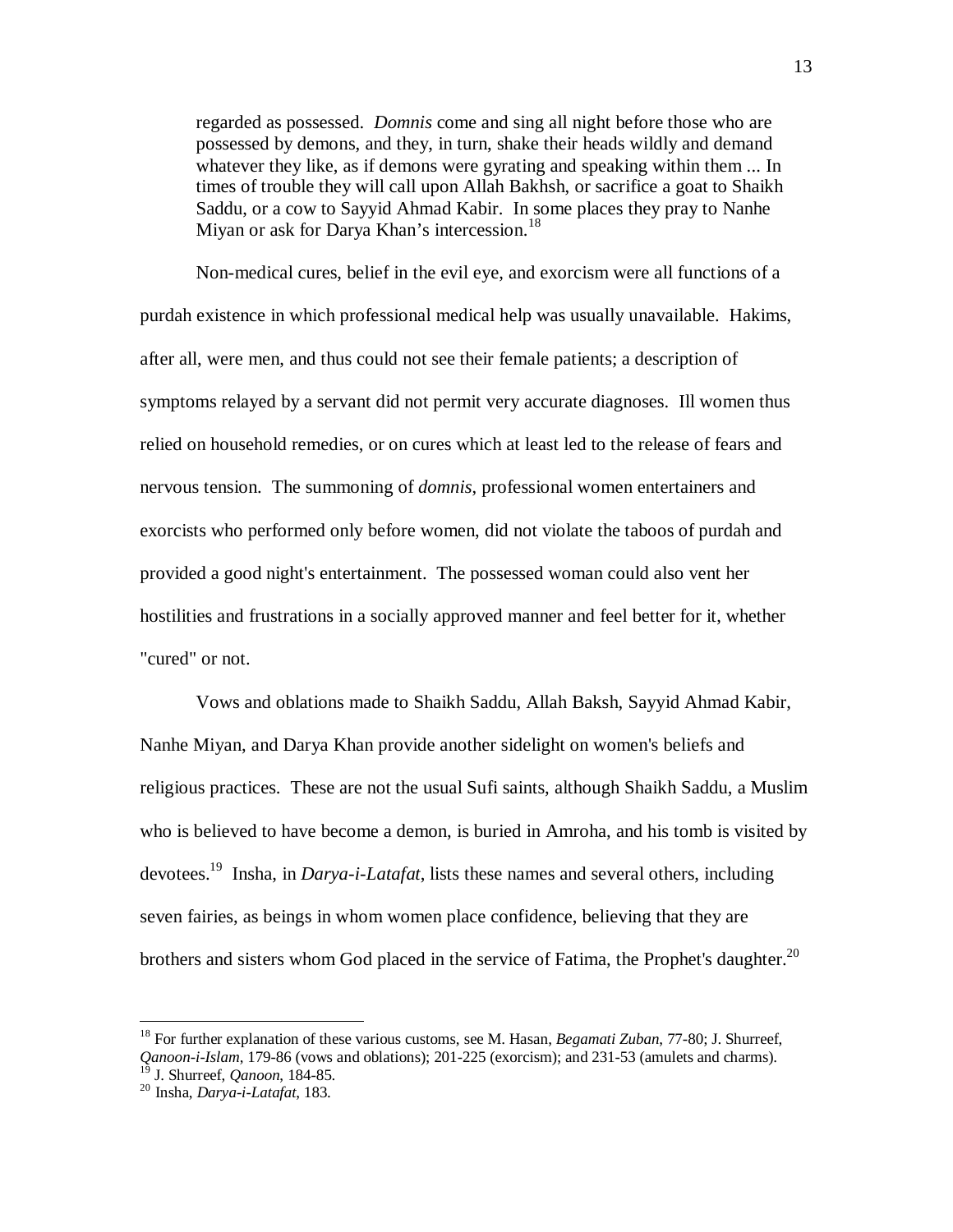As her slaves they could carry out her will. Hence these various vows could be regarded as women confiding in a fellow woman, Fatima, who because of her position as the Prophet's daughter, is especially revered by all Muslims. These religious beliefs are congruent with women's experience of confiding in and relying upon other women. Confiding in Fatima's creatures, slaves, or fairies to intercede in the supernatural world would seem natural to women used to relying upon servants to intercede for them in the world outside purdah. These practices were unorthodox, but they were congruent with the structure of women's lives and with the high value placed on mutual support and on venting hostility in acceptable forms.

Disaster caused by a human agent could not be insured against by magic or charms, however; hence it behooved women to be prepared for all contingencies. That such disaster was never very far away was a safe assumption in the light of the disturbing frequency with which Delhi had been sacked in the past. Nadir Shah, Ahmad Shah Abdali, Ghulam Qadir the Rohilla who blinded Shah Alam, and, most recently, the British in 1857, had all added to the folklore and expectation of disaster—from a manmade political world that women understood little, or not at all. The following is a description, in *begamati zuban*, of events attendant upon the British recapture of Delhi in 1857, recounted by Fazlunnissa, a vendor of old clothes, who experienced these events as a girl:

We hid in the house and hadn't the courage to venture out until the white men had finished their sack of the city. But when the news of Jawan Bakht's murder leaked out, and we heard the sound of women mourning, weeping and wailing, we fled with only the clothes on our backs. Bare-footed, bare-headed, who had a *burqa*? Who a *chador*? We wandered about not knowing which way to go, nor how to get out of the city, with thousands of other women, old men and children who were moaning and groaning and making a fearful noise. They milled around, terrified, going this way and that. We too were jumbled and tumbled in with this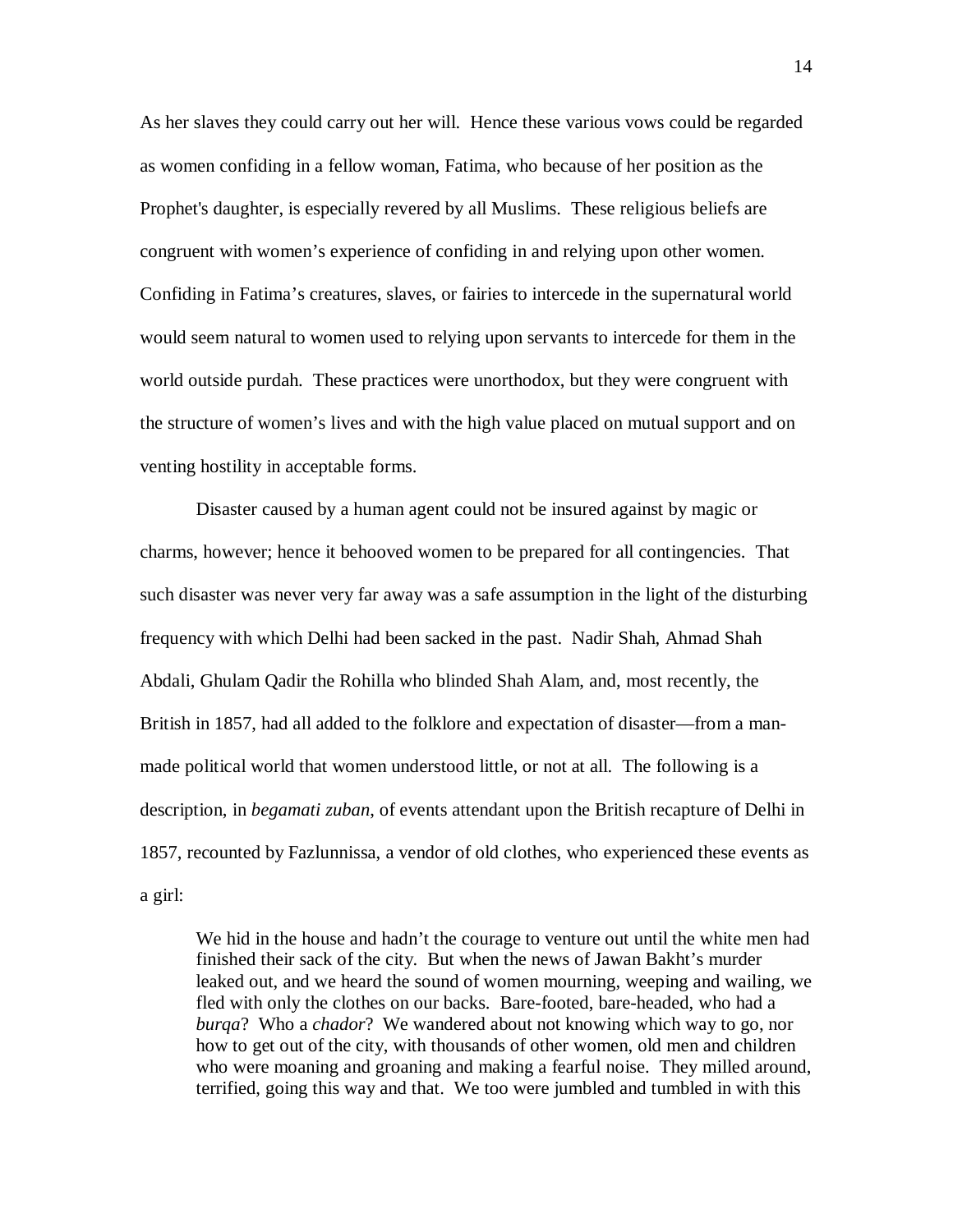crowd, not knowing whether we were going toward Lahori Gate, Mori Gate, or Kabuli Gate. We hadn't the foggiest notion where we were. The streets were paved with corpses and we were nauseated by the sight of the blood. Our heads throbbed and our bodies trembled as we stumbled along...<sup>21</sup>

The language of the original is rhythmic, alliterative, graphic, capturing by its sound as well as its surface meaning the terror of that time.<sup>22</sup> Fazlunnissa, like many members of noble families, was rendered destitute, and had to take up the profession of vending clothes from door to door, in order to survive.

Women brought up in the post-1857 generation, consequently, were acutely aware of the vicissitudes of fate. One had to be a good manager, husband one's resources, and develop skills which could see the family through a rainy day.

Daughter! Knowledge is like a king, and skill is like a prime minister! Just as a king is worthless without a prime minister, so too knowledge without skill will not benefit the world in any practical way. In difficult times, only the skill of your hands will be useful. You may deceive yourself into thinking that because God has granted us abundance that hard times cannot happen here. Beware! As soon as you think that way, something could suddenly happen. Material wealth is transitory. When hard times strike, even the ruler might be in need of bread ... But those who bake bread for a living (will be) able to survive.<sup>23</sup>

Thus, while a minimum of education was desirable in order to know God's commandments, a woman had to have, in addition, the necessary skills. She had to know how to cook, so as not to be too dependent on servants; to sew and mend, in order to make clothes go further; and to embroider, in order to make clothes more attractive economically, or to sell the embroidery in times of need. One had to recover quilts and refluff and restuff them with cotton each winter in order to keep warm. Clothes had to be

<sup>21</sup> Agha Haidar Hasan Dehlavi, "Ghadr ki Kahani Kaprewali Fazlunnissa ki Zubani," in *Pas-i-Pardah*, 118- 24; this passage is translated from p. 122.

<sup>22</sup> *Begamati zuban* is thus also an effective poetic medium which gave rise to a school of poetry, *rekhti*, written in women's language by Jan Sahib and others. Space does not permit a discussion of this aspect of *begamati* Urdu.

<sup>23</sup> Hali, *Majalis*, pt. I, 72-74.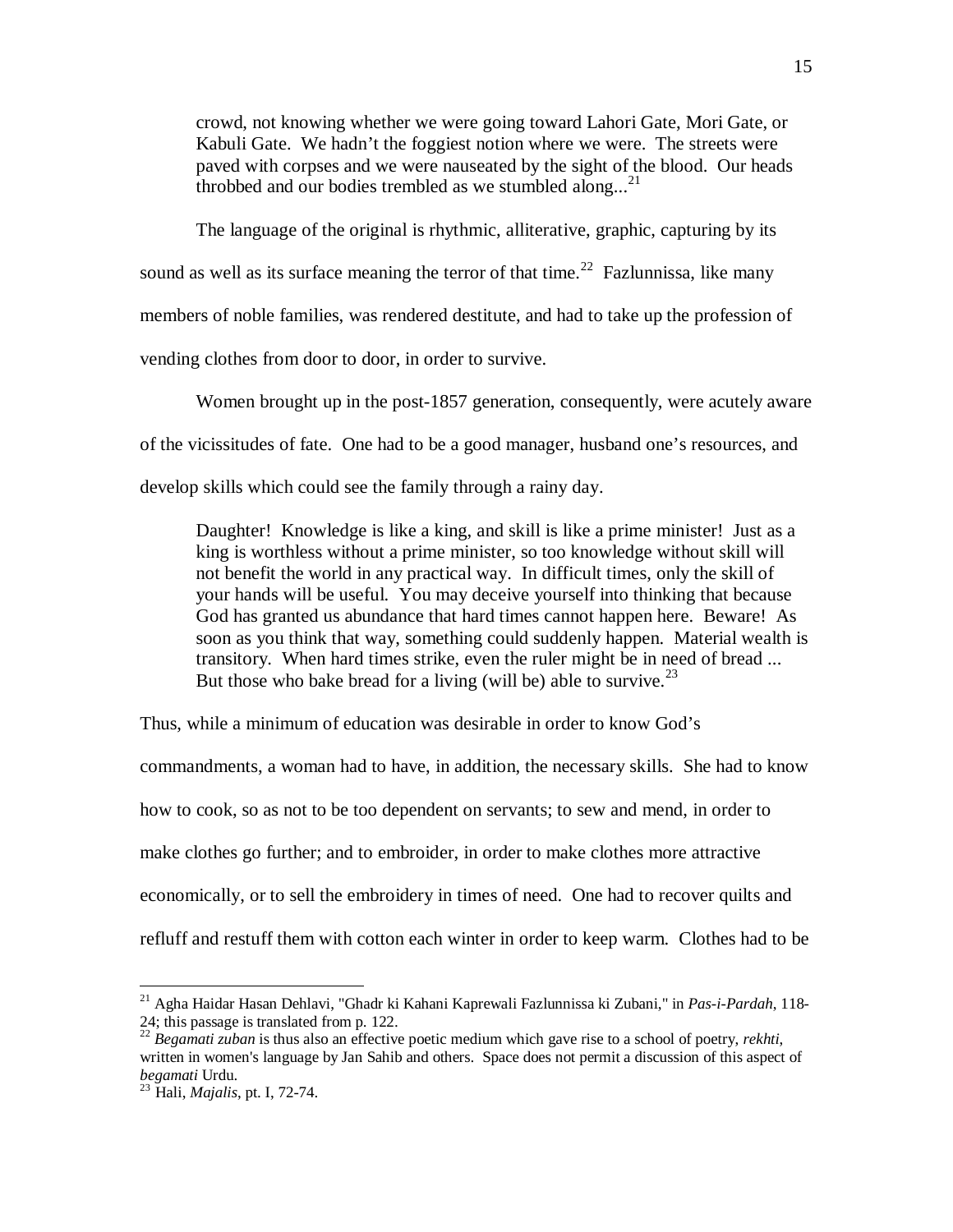aired, cooking pots retinned, stoves replastered, roofs and walls checked for leaks, water vessels maintained, burned coals saved to cut down on expense for fresh stocks of charcoal, and so on. The list of household skills and daily concerns is virtually endless.

Women's daily lives were very full indeed, and the literature in *begamati zuban* conveys the sense that, though much of such activity was drudgery, it could also be fulfilling when there was cooperation from others in the household. Women helped one another, and the men were supportive, although not very involved. The following passage expresses the ideal:

... You must not suppose that women have no share at all in the business of the world ... On the contrary, it is the women who do the entire work of housekeeping. The man brings his earnings home, and lays them down before the women and they, with their women's wit, make the money go far, by economy and good management, so that not only the comfort, but also the credit and respectability of the family defy reproach. So that, if you look into the matter carefully, the world is like a cart which cannot move without two wheels—man on one side and woman on the other.<sup>24</sup>

Men and women were dependent upon each other, but the women had their own world where they were supreme. It was an enclosed and limited world, but one in which their competence counted. They were dependent on men economically, but also remarkably self-sufficient. From the women's point of view, their world was central to life, and the outer world of men peripheral. The men, after all, were totally dependent on them for comfort and sustenance, and for bearing and raising the children.

This sense of competence, self-sufficiency, and importance should not be overlooked in assessing the lives of women in purdah. Above, we have listened in while they quarreled, cursed each other, and worried about the more negative aspects of their existence: illness, foreboding, and disaster. Now we should turn to some expressions of

<sup>24</sup> Nazir Ahmad. *Mirat ul-Urus*, 13; tr. by G.E. Ward, *The Bride's Mirror*, 7.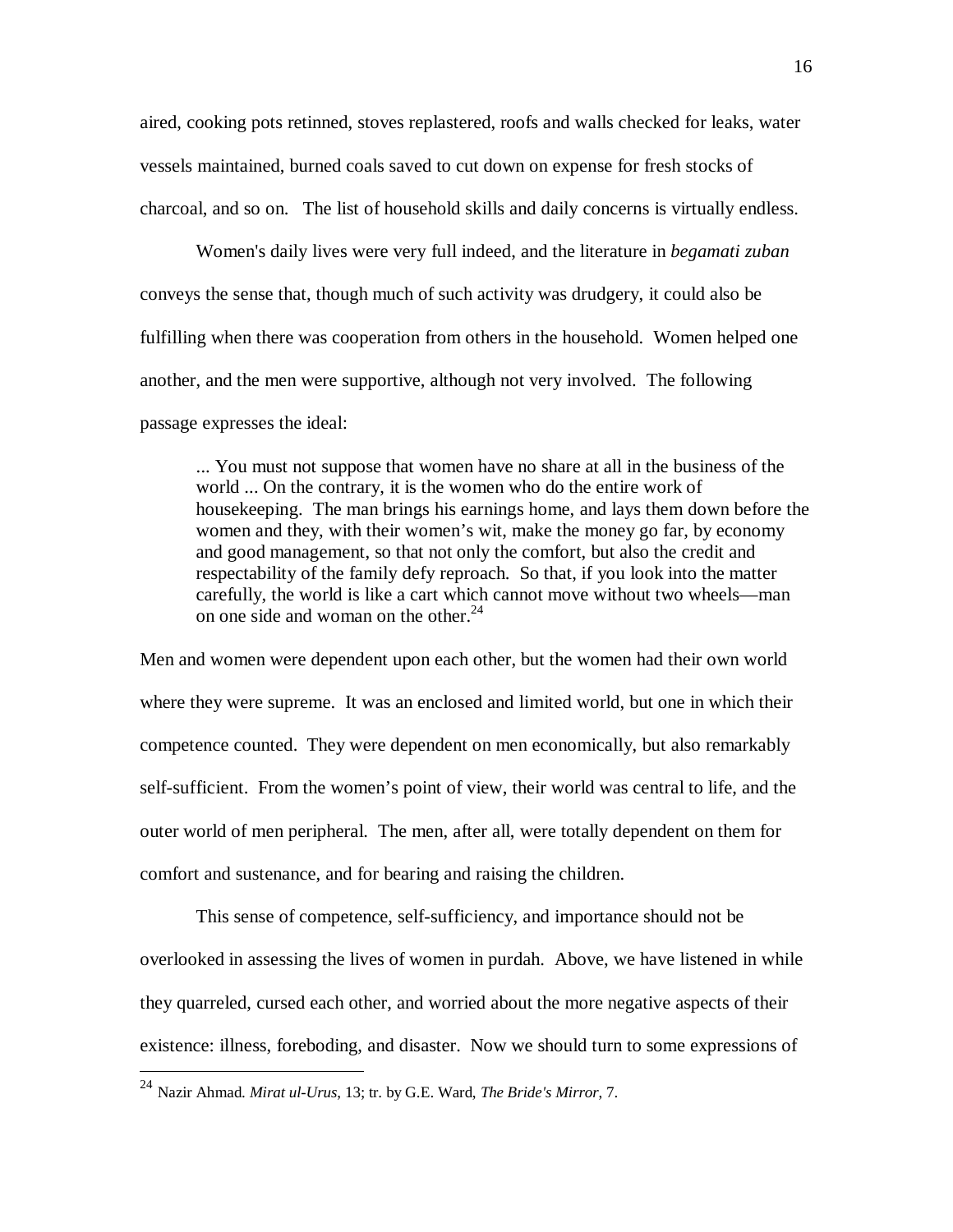women's positive self-image. The most eloquent indicators of women's sense of control over their environment are the colorful idioms they coined, based on common occurrences in their daily lives. These idioms are graphic, witty, down-to-earth. A few favorite examples convey something of their character: *ek tave ki roti kya chhoti kya moti*  (bread from the same griddle; the equivalent of "cast in the same mold" or "cut from the same cloth"); *sui tuti kashide se chhuti* (a broken needle means a holiday from embroidery, or lazy); *sas mere ghar nahin, mujhe kisi ka dar nahin* (I have no mother-inlaw so I need fear no one; fearless, shameless); *khane ko sher kamane ko bakri* (a lion in eating, a goat in earning; a lazy, good-for-nothing man); *chalni men pani bharna* (trying to carry water in a sieve; to have a lot of troubles); *dil men ghar karna* (to build a house in someone's heart; to find a place in someone's affections). *'Id ka chand* (the 'Id moon) refers to someone whom you haven't seen for a long time, like the 'Id moon which appears once a year. Humorous expressions at someone else's expense include: *arsi tutna* (mirror-breaking; very ugly); *butta sa munh* (face like a grinding stone; ugly); *unt barabar dil* (tall as a camel; tall and gangly and not very smart); *bis handiyon ka maza chakhna* (tasted from twenty pots; a servant who has served in entirely too many households). $25$ 

Women were also adept at getting things done tactfully by cooperation among themselves. A mother here gives her daughter good advice on household consumption:

Now I am going to tell you how to get things from the bazaar day by day, so that those wretched people (the servants) don't pilfer. They think it is their birthright to keep four annas out of every rupee . . . You should ask all those who come to the house from outside (the water carrier, the potter, the miller woman, the bangle-seller) what the current market prices are. Ask them periodically, and

<sup>25</sup> These examples are gleaned from M. Hasan, *Begamati Zuban*, 34-35, 43-49; and W. Nasim, *Urdu Zuban*, 113-21.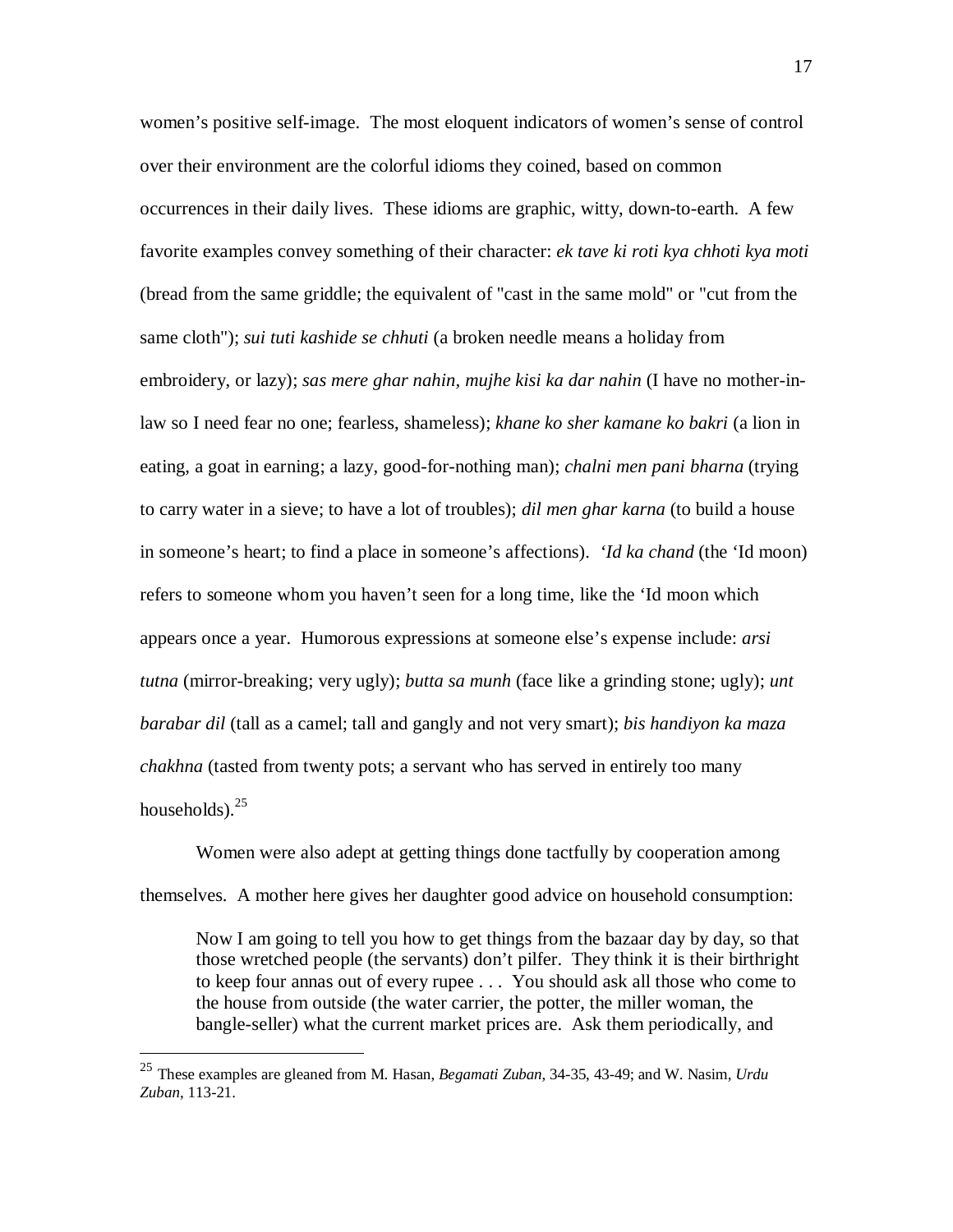when you detect a discrepancy between the reported price and what you have paid, scold severely the servant who did the shopping. Get into the habit of buying those commodities for which there is no fear of spoilage, like oil, *ghi*, spices, *gur*, sugar, cardamoms, tobacco and lime for *pan*, etc. when they are in season and cheap ... The remaining things, like fresh vegetables, meat, *dahi*, milk have to be procured on a daily basis. For those, it is not good always to send the same person ... Vary the person whom you send to do the shopping. That will keep the servants on their toes...<sup>26</sup>

A competent housekeeper should also be a diplomat who is able to arrange appropriate marriages for her younger relatives, keep the peace among a host of family members, and even advance her husband's career. An example of one of these supercompetent *begams* was Asghari, the heroine of Nazir Ahmad's novel, *Mirat ul-Urus*. She was the polar opposite of Naima, whom we have met earlier, and of her own elder sister, Akbari, Naima's double. Both Naima and Akbari were spoiled, quarrelsome, and disrespectful shrews, who ultimately opted for living apart from their in-laws' households. Asghari, on the other hand, was a paragon of rectitude, skill, patience, tact, and cooperation. The sun always shone on her house; she could do no wrong.

Early in her marriage, Asghari suspects that her mother-in-law's trusted servant, Mama Azmat, is a thief. She thus asks her own servant, Kafayatunnissa, to go to the bazaar and buy her some *pan* leaves. When she returns, Asghari exclaims:

"Why, you have got four more to the *pice* than even in Chandni Chalk!" Kafayatunnissa replied: "Lady, this *mohulla* is the gateway to the city. Whatever comes into the city comes this way. Meat, grain, *pan*—all these things can be bought cheaply in this *mohulla*…"<sup>27</sup>

Mama Azmat had been telling Asghari that things were more expensive in that neighborhood than near her old home, so—her suspicions confirmed—Asghari asks Kafayatunnissa to stay on for a few days to do the marketing:

<sup>26</sup> Hali, *Majalis*, pt. 1, 80-81.

<sup>27</sup> Nazir Ahmad, *Mirat-ul-Urus*, 69; tr. by G.E. Ward, *The Bride's Mirror*, p. 66.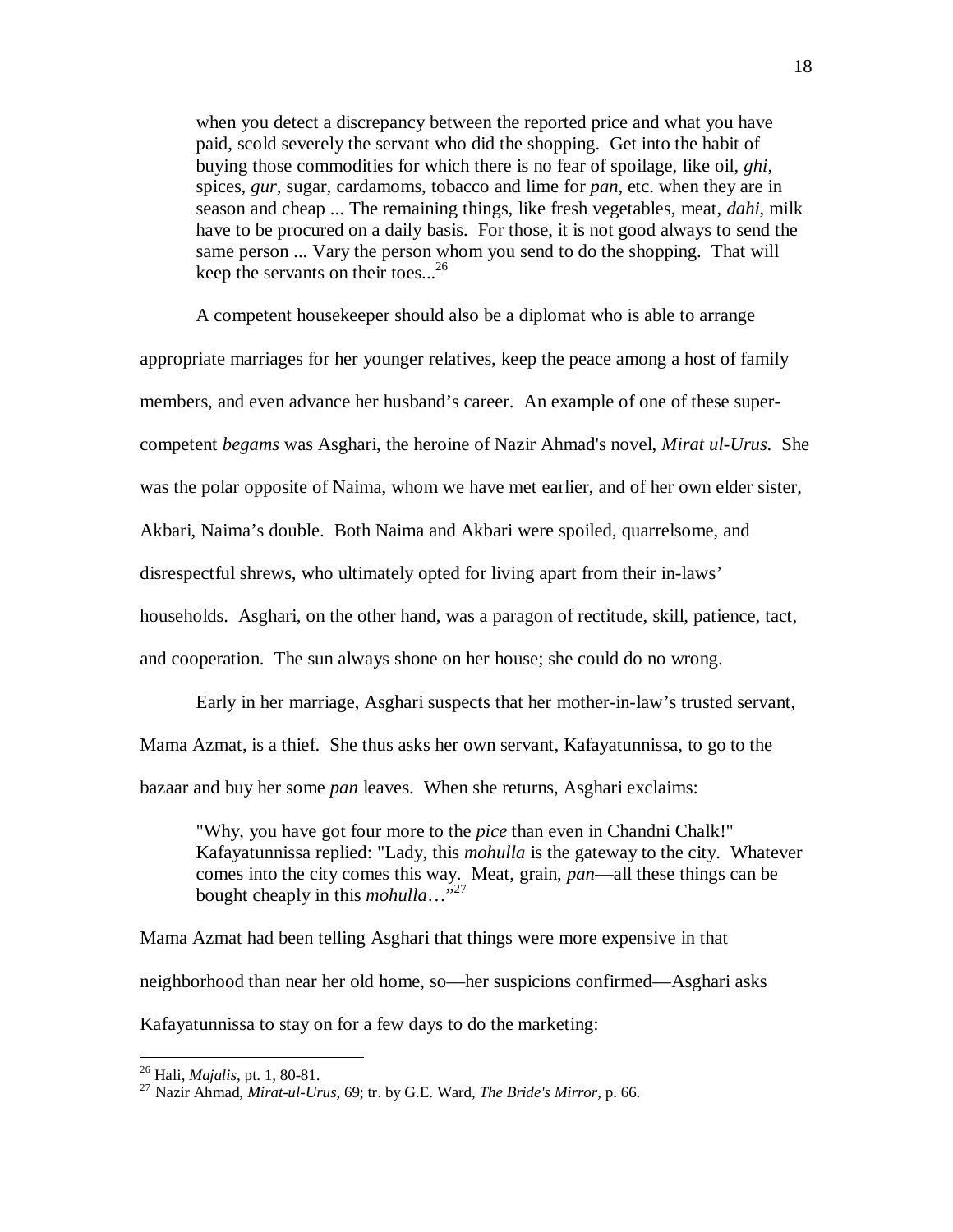For four days purchases of all kinds from the bazaar were made through Kafayatunnissa, and in everything there was conclusive evidence of Mama Azmat's dishonesty. But this was all managed in such away that Asghari's mother-in-law had no inkling of it . For Asghari was a woman of great generosity and regard for the feelings of others, and she thought to herself: "What is the use of bringing an old servant like her into disgrace?"

One night, after supper, Asghari was sitting on the flat roof of the house, chewing *pan*. Kafayatunnissa too was seated near her, when Mama Azmat happened to come up. Kafayatunnissa spoke to her: "Say, sister Azmat, what goings-on are these? Every servant makes her pickings; no one denies that. . . We servants think that our duty, whether God pardon us or punish us for it, eh? But anything beyond that one cannot digest..."<sup>28</sup>

Mama Azmat had also been buying on credit and running up tremendous debts. Asghari bides her time and eventually, through intermediaries in her own family, persuades her father-in-law to come home from his job in Lahore. He comes for 'Id, but also to settle accounts that she knew, or suspected, were outstanding. The extent of Mama Azmat's peculation is uncovered, the servant disgraced, the entire family placed in Asghari's debt. Asghari gets her in-laws out of the debt incurred by their dishonest servant without stepping outside the bounds of respect due to elders.

 Later in the book, Asghari steers her own husband on the right track through others' offices, and through her intervention he ultimately gets a high-paying post. She also raises her in-laws' family in the social scale by arranging a hypergamous marriage for their daughter. This latter feat she accomplishes via the sisters of the prospective groom who were her students. Established affections were thus compounded by this marital tie. Though she is competent and successful to an incredible degree, Asghari never transgresses the rules of purdah society, mutual support, and respect. Young girls reading about Asghari were inspired to emulate her. If they did not fully succeed, well,

<sup>28</sup> Nazir Ahmad, *Mirat-ul-Urus*, 70; tr. by G.E. Ward, *The Bride's Mirror*, 67.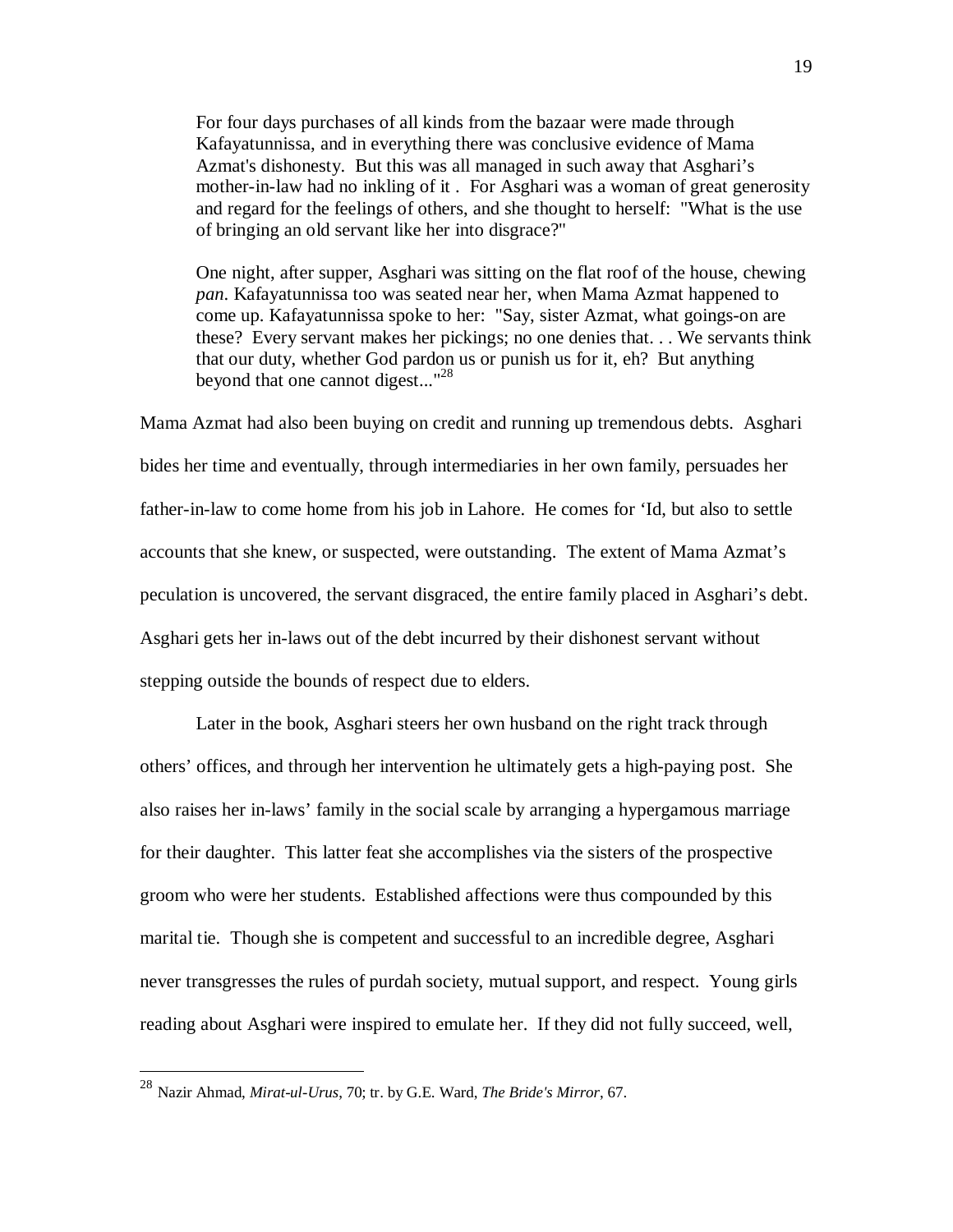they were only human. Asghari spoke to them in *begamati zuban* and gave them a model to follow.

Begamati zuban was a dialect of Urdu spoken, rather than written, by purdahobserving women. It was eventually captured in written form in a number of lexicons and Urdu novels in the late nineteenth and early twentieth centuries. Only a few examples of this literature have been examined here.<sup>29</sup> With the gradual spread of women's education in the twentieth century, the culture of the *zenana* began to change, and so too did *begamati zuban*. It had been a dialect expressive of an isolated, selfsufficient social milieu. When that isolation began to break down through education and the printed word, even though purdah was still widely observed, the dialect also began to disappear. Men who had written novels in *begamati zuban* to cater to a newly literate, female, reading audience found a decreasing demand for this style. Women learned the standard form of Urdu in school and began to write novels themselves. Though *begamati* idiom persisted, the trend in the style of writing in women's journals and magazines was toward a more standard form of Urdu, using more Persian loan words.<sup>30</sup> A number of the lexicons of *begamati zuban* may have been compiled to capture a fleeting and endangered linguistic phenomenon.

*Begamati zuban* is the voice of a subculture, and its study tells us a great deal about the way Muslim women lived, thought, felt, and believed in Delhi and elsewhere, not so long ago. Lexicographers and novelists have left us a record of that dialect, which

<sup>29</sup> For a fuller bibliography see M. Hasan, *Dilli ki Begamati Zuban*, 111-15.

<sup>30</sup> This generalization is based on my reading of Urdu women's magazines, especially *Tahzib un-Niswan* (f. 1898) and *Ismat* (f.1908) from their founding down to 1947.